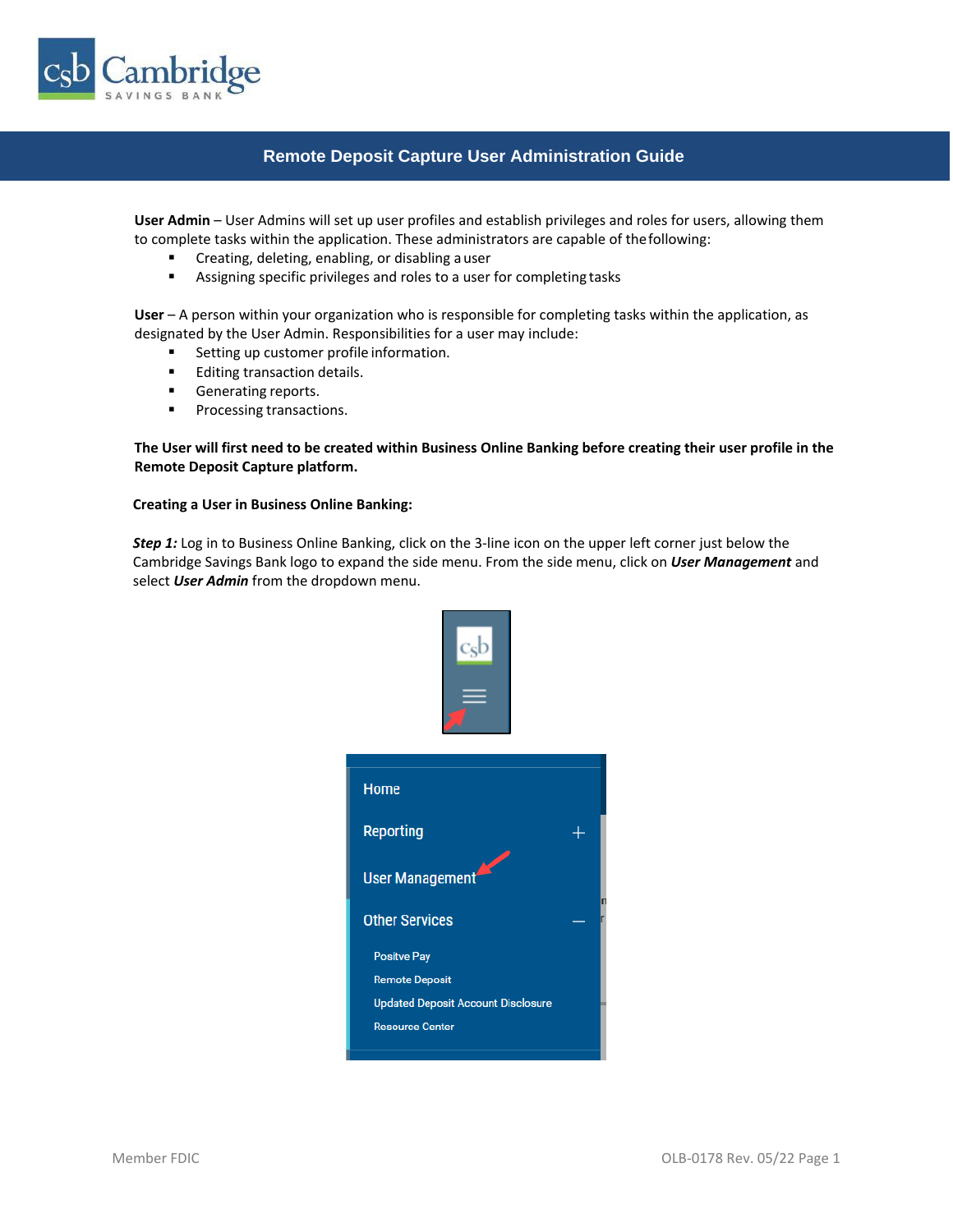

*Step 2:* From the **User Management page,** click the **Add New User** link located on the top left side of the page to get started.

| $ c_{s}$<br>$\equiv$ | <b>User Management</b>          |                     |                  |         |                             | <b>Add Widget</b><br>$\checkmark$ |
|----------------------|---------------------------------|---------------------|------------------|---------|-----------------------------|-----------------------------------|
|                      | <b>Add New User</b><br>$\oplus$ |                     |                  |         |                             | ÷                                 |
|                      | ALL USERS $\smallsmile$         |                     |                  |         | + As of 05/04/2022 04:05 PM | e<br>Y<br>业<br>m                  |
|                      | <b>ACTIONS</b>                  | <b>LOGIN STATUS</b> | <b>USER NAME</b> | USER ID | <b>USER TYPE</b>            | <b>LAST LOGIN</b>                 |

*Step 3:* On the **Add New User** page, the Company Administrator will need to:

- 1. Complete all of the required fields on the **Define User** page. Click *Next*.
- 2. Select the appropriate User permissions on the **Assign Services** page**.**
	- For Remote Deposit Capture, navigate to **Others** and select *Remote Deposit*.
		- For Mobile Deposit, navigate to Others and select Mobile. You will be prompted to select the accounts which the user will be able to deposit into. *Note: This is only applicable if the Mobile Deposit service is enabled. Please reach out to your Relationship Manager for more information about adding this service.*
		- (Administrators will have the ability to copy permission from another User by clicking on the dropdown under **Permissions Copied From** and selecting the User from who they want to copy permissions.)

Once completed, click *Next.*

- 3. Once you have reviewed the User Information on the **Review User Information** page click the *Save* button at the bottom of the page.
	- **EXECT** A system generated email will be sent to the new User with their password information at this time.
	- **■** The Administrator who set up the new user will need to provide the user with their User ID

#### **Creating a User in Remote Deposit Capture:**

*Step 1***:** Click **Admin** → **Users** → **Add User (on the right-hand side)** → **Business User** 

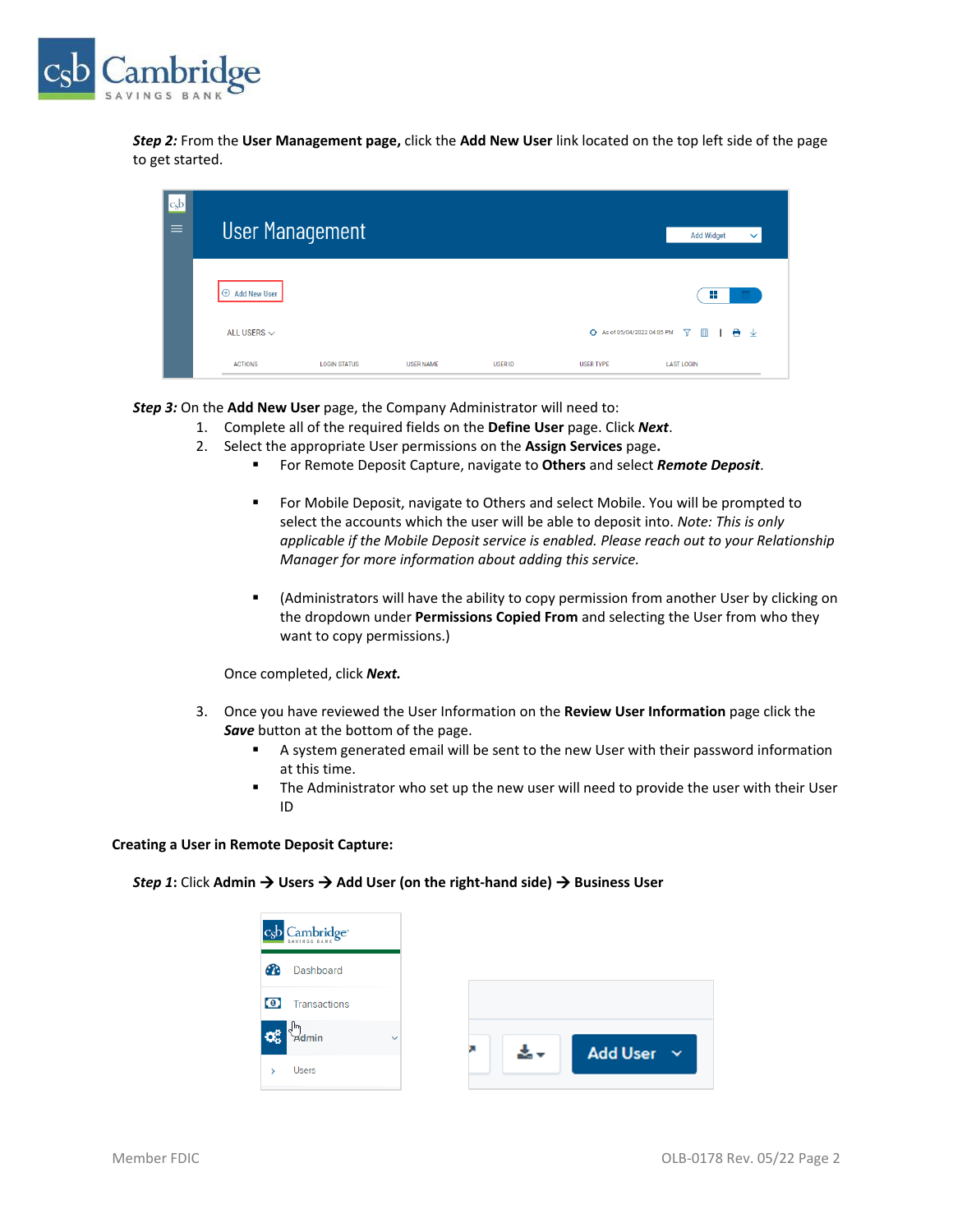

# *Step 2***:** Complete the fields for *Add User Settings*. See screenshot below. Fields are:

| <b>Field</b>             | <b>Definition</b>                                                     |
|--------------------------|-----------------------------------------------------------------------|
| Enabled                  | This will be checked off by default when you are creating a new user. |
| <b>Authorized Caller</b> | Not Applicable                                                        |
| <b>Full Name</b>         | Enter in the user's name                                              |
| User Name                | <b>Important:</b> The User Name needs to match the User ID used to    |
|                          | access Business Online Banking.                                       |
| User Location            | This is an optional field.                                            |
| Cash Mgmt ID             | <b>Important:</b> The Cash Mgmt. needs to match the User ID used to   |
|                          | access Business Online Banking.                                       |
| <b>Email Address</b>     | Enter in the user's email address.                                    |
| Auto Disable             | Not Applicable                                                        |
| Dual Auth Amount         | Not Applicable                                                        |
| <b>Dual Auth Status</b>  | Not Applicable                                                        |
| Enable RDN               | Not Applicable. Leave unchecked.                                      |

| <b>Add User Settings</b><br><b>D</b> Enabled<br><b>Authorized Caller</b><br>Full Name*<br>I<br>User Name <sup>*</sup><br><b>User Location</b><br>Cash Mgmt ID *<br><b>Email Address</b><br><b>Auto Disable</b><br><b>Dual Auth Amount</b><br>$\overline{0}$<br><b>Dual Auth Status</b><br>Approved |  |
|----------------------------------------------------------------------------------------------------------------------------------------------------------------------------------------------------------------------------------------------------------------------------------------------------|--|
|                                                                                                                                                                                                                                                                                                    |  |
|                                                                                                                                                                                                                                                                                                    |  |
|                                                                                                                                                                                                                                                                                                    |  |
|                                                                                                                                                                                                                                                                                                    |  |
|                                                                                                                                                                                                                                                                                                    |  |
|                                                                                                                                                                                                                                                                                                    |  |
|                                                                                                                                                                                                                                                                                                    |  |
|                                                                                                                                                                                                                                                                                                    |  |
|                                                                                                                                                                                                                                                                                                    |  |
|                                                                                                                                                                                                                                                                                                    |  |
|                                                                                                                                                                                                                                                                                                    |  |
|                                                                                                                                                                                                                                                                                                    |  |
|                                                                                                                                                                                                                                                                                                    |  |
|                                                                                                                                                                                                                                                                                                    |  |
|                                                                                                                                                                                                                                                                                                    |  |
|                                                                                                                                                                                                                                                                                                    |  |
|                                                                                                                                                                                                                                                                                                    |  |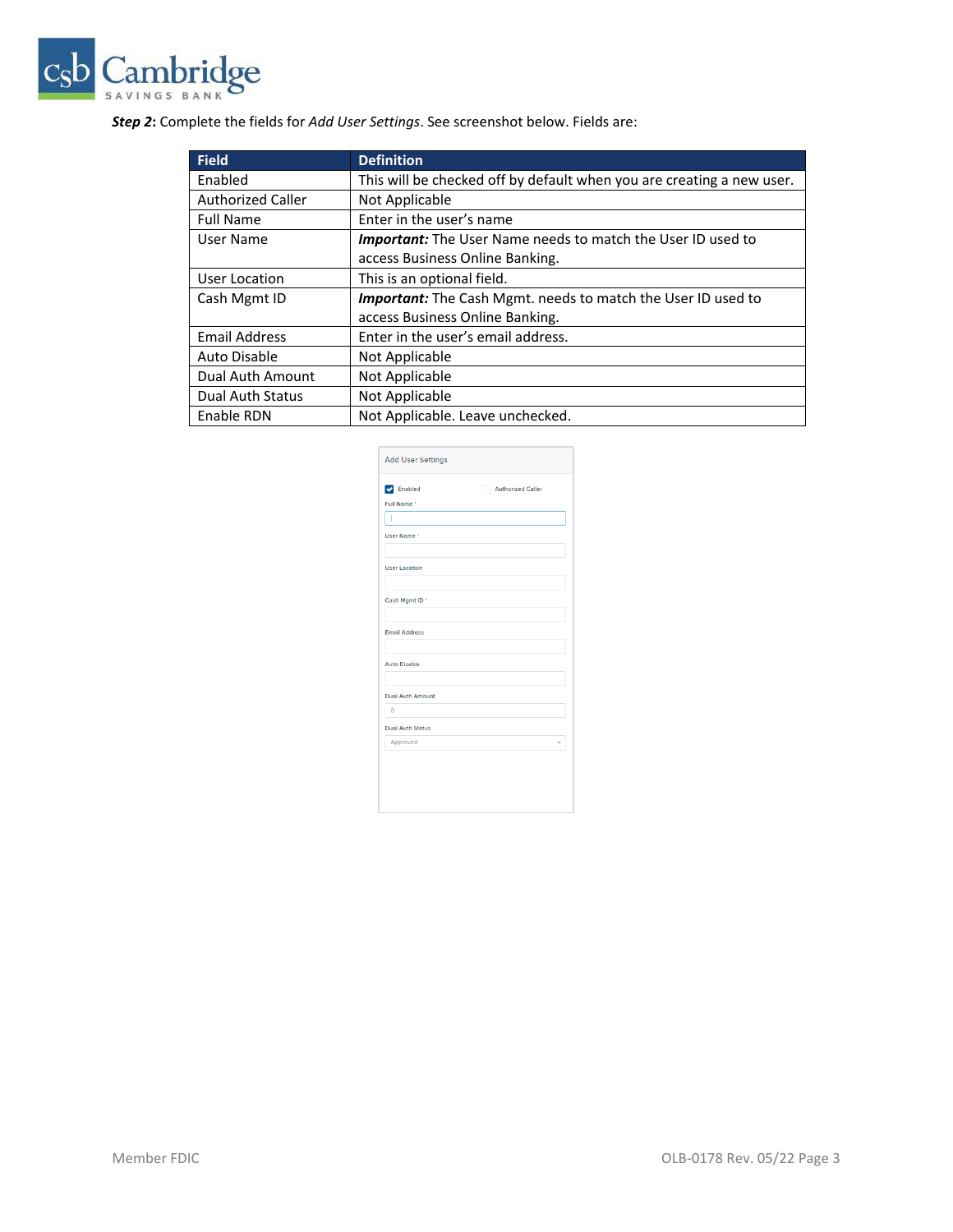

*Step 3:* Select Privileges for the new user under the **Privileges for this User** column.

- **Customer Service** Select this to give the user the ability to add/edit, customers, create deposits and run reports.
- **Reports**  Select this to give the user the ability to view and export reports.

Once you have selected privileges to provide to this user, clic**k Add.**

| Users / Add User                      |                   |                          |
|---------------------------------------|-------------------|--------------------------|
| Add User Settings                     |                   | Privileges for this User |
|                                       | Enabled Privilege |                          |
| <b>D</b> Enabled<br>Authorized Caller | $\Box$            | Customer Services        |
| Full Name *                           |                   |                          |
|                                       | $\Box$            | Reports                  |
| User Name *                           |                   |                          |
|                                       |                   |                          |
| User Location                         |                   |                          |
|                                       |                   |                          |
| Cash Mgmt ID *                        |                   |                          |
|                                       |                   |                          |
| <b>Email Address</b>                  |                   |                          |
|                                       |                   |                          |
| Auto Disable                          |                   |                          |
|                                       |                   |                          |
| Dual Auth Amount                      |                   |                          |
| $\circ$                               |                   |                          |
| <b>Dual Auth Status</b>               |                   |                          |
| Approved<br>$\vee$                    |                   |                          |
|                                       |                   |                          |
|                                       |                   |                          |
|                                       |                   |                          |
|                                       |                   |                          |
|                                       |                   |                          |
|                                       |                   |                          |
|                                       |                   |                          |
|                                       |                   |                          |
|                                       |                   |                          |

*Step 4:* On the right of the screen, *Roles* will appear based on the *Privileges* selected for the user in Step 3. Select the access level you would like to give the user.

| <b>Update User Settings</b>                   | Privileges for this User         | Roles within the Customer Services Privilege<br>$\checkmark$ |
|-----------------------------------------------|----------------------------------|--------------------------------------------------------------|
| Enabled<br>Authorized<br>$\blacktriangledown$ | <b>Enabled</b><br>Privilege      | Roles within the Reports Privilege<br>$\checkmark$           |
| Caller<br>Full Name*                          | ☑<br>Customer<br><b>Services</b> | Locations for this User<br>$\checkmark$                      |
| User Name *<br><b>User Location</b>           | Reports<br>$\blacktriangledown$  |                                                              |
| Cash Mgmt ID*                                 |                                  |                                                              |
| test                                          |                                  |                                                              |
| <b>Email Address</b>                          |                                  |                                                              |
| <b>Auto Disable</b>                           |                                  |                                                              |
| <b>Dual Auth Amount</b>                       |                                  |                                                              |
| $\circ$                                       |                                  |                                                              |
| <b>Dual Auth Status</b>                       |                                  |                                                              |
| Approved<br>$\checkmark$                      |                                  |                                                              |
| <b>Enable RDN</b>                             |                                  |                                                              |
| <b>Reset Password</b>                         |                                  | Update<br><b>Delete User</b>                                 |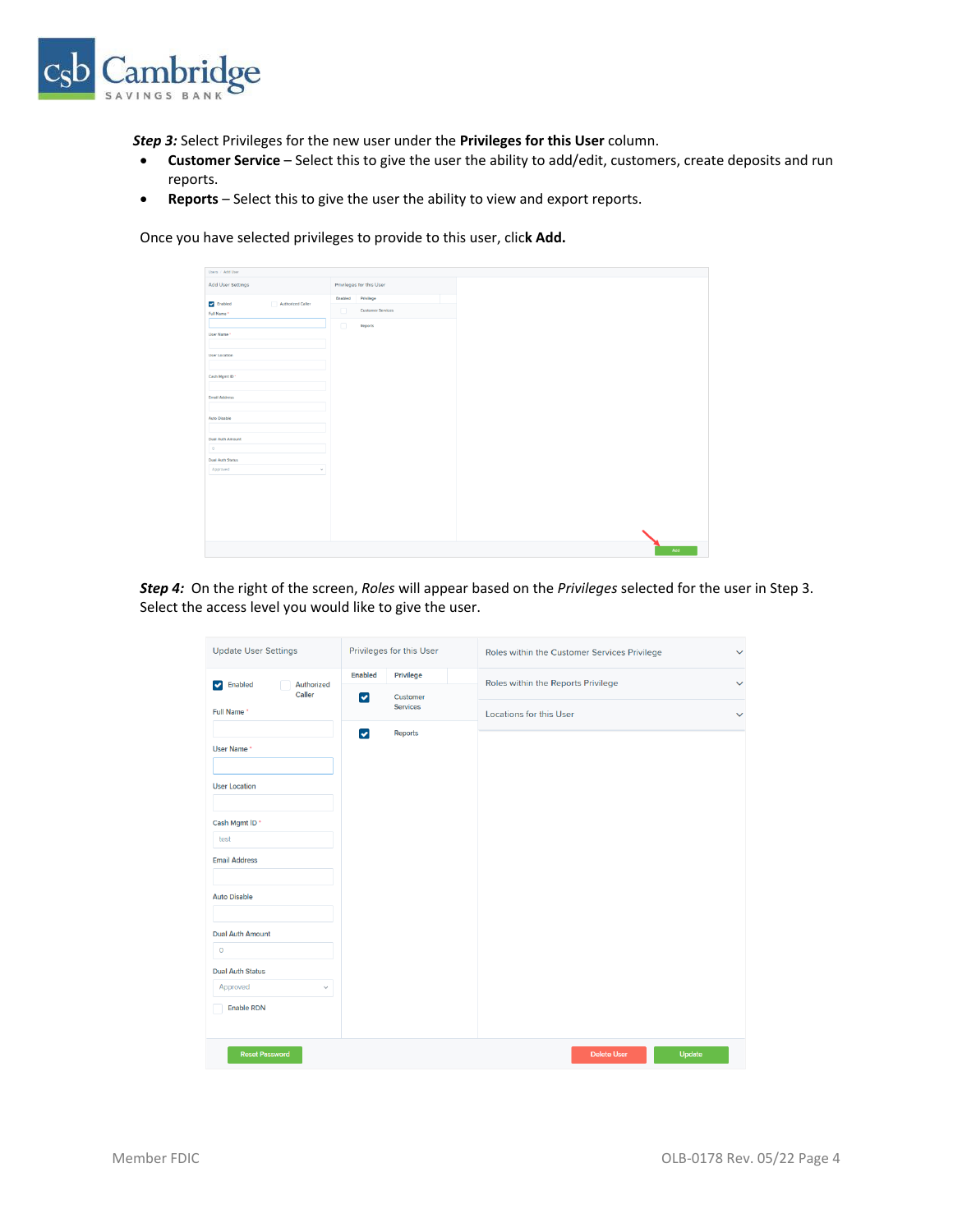

### ▪ **Roles within the Customer Services Privilege**

| <b>Role</b>                  | <b>Definition</b>                                                     |
|------------------------------|-----------------------------------------------------------------------|
| Accounting                   | Allows a user to run reports, look at transaction details, edit       |
|                              | transactions, view check images, and monitor and research             |
|                              | transactions                                                          |
| Customer Data Privacy        | User can view the page, generate report, and forget customer.         |
| Credits & Debits PDF         | Allows the user to view the Credits & Debits PDF report with check    |
| Report                       | images for a batch.                                                   |
|                              | User can submit an item using Mobile Deposit. Note: This is only      |
| mRDC                         | applicable if the Mobile Deposit service is enabled. Please reach out |
|                              | to your Relationship Manager for more information about adding        |
|                              | this service.                                                         |
| <b>RDC Admin</b>             | Remote Deposit user can create, scan, and submit items as a           |
|                              | transaction                                                           |
| <b>RDC User</b>              | Remote Deposit user can create, scan items, but not submit them as    |
|                              | a transaction                                                         |
| <b>Reconciliation Report</b> | User can view the reconciliation report.                              |

- **E** Roles within the Reports Privilege Not Applicable
- **■** Locations for this User Select the locations the customer should have access to deposit into and pull reports for.

*Step 5:* When completed, click the **Update** on the bottom right to complete the set up.

| <b>Reset Password</b> | <b>Temporary Password</b> | Copy Password | Copy Password Reset Link | Delete User | Update |
|-----------------------|---------------------------|---------------|--------------------------|-------------|--------|

**Note: On the bottom section of the screen you will see a Temporary Password that is generated automatically by the system. You can disregard this section of the screen as the user you created will be accessing Remote Deposit Capture through Business Online Banking and will not need this password.**

### **Editing/Deleting a User Profile**

Users can be edited after they have been created. From Admin -> Users, click the pencil button to go to the Update User Settings screen.



When finished updating the user information, click the update button on the bottom right.

| <b>Delete User</b> | <b>Update</b> |  |
|--------------------|---------------|--|
|                    |               |  |